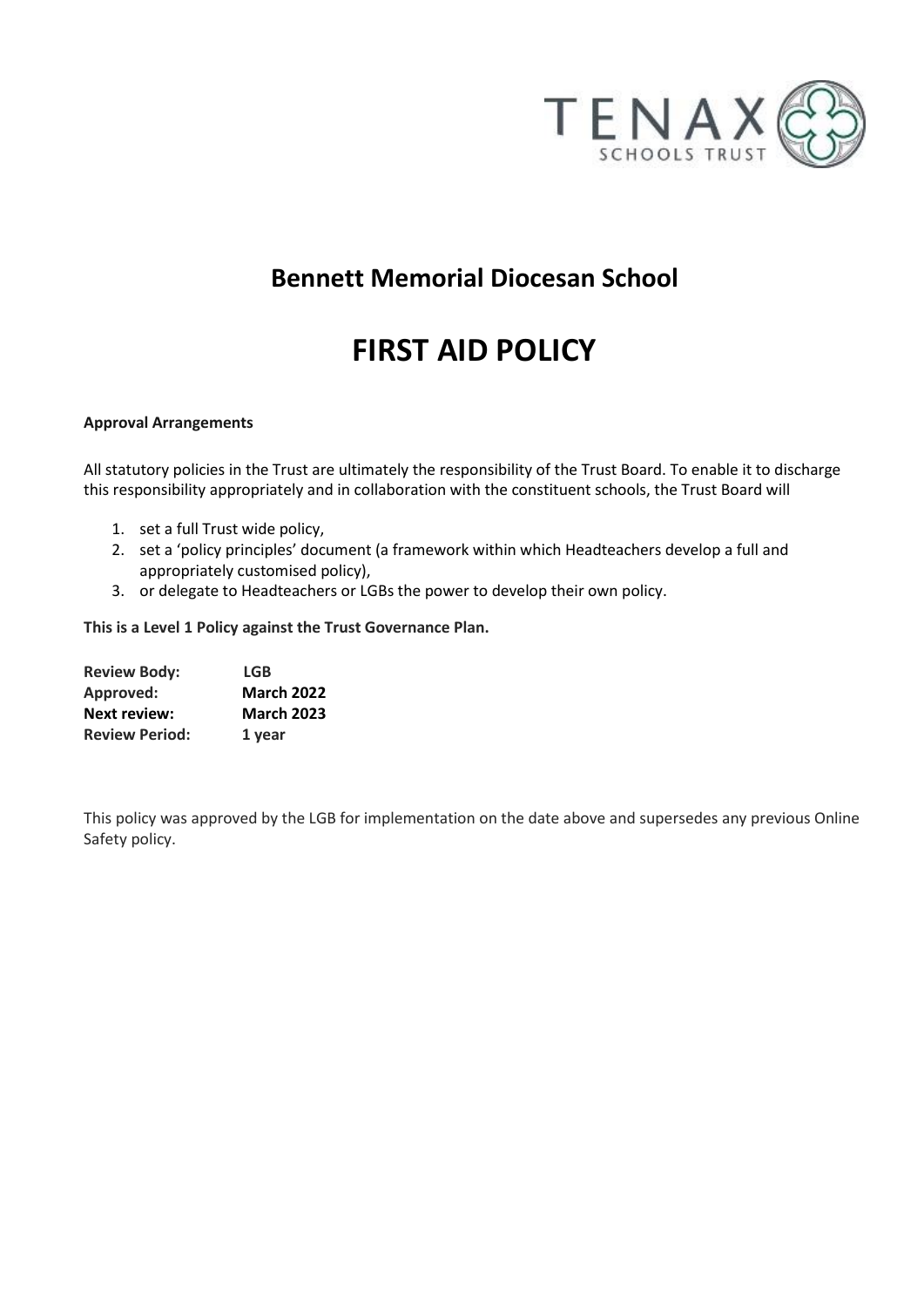# **First Aid Policy**

# **1. Aims**

The aims of our first aid policy are to:

- Ensure the health and safety of all staff, students and visitors
- Ensure that staff and governors are aware of their responsibilities with regard to health and safety
- Provide a framework for responding to an incident and recording and reporting the outcomes

#### **2. Legislation and guidance**

This policy is based on the DFE's guidance for First aid in schools, early years and further education (updated 14 February 2022) which refers to:

- [Health and Safety \(First Aid\) Regulations 1981](https://www.legislation.gov.uk/uksi/1981/917/made)
- [Health and Safety at Work etc. Act 1974 and associated regulations](https://www.legislation.gov.uk/ukpga/1974/37/contents)
- [School Premises \(England\) Regulations 2012](https://www.legislation.gov.uk/uksi/2012/1943/contents/made)
- [Education \(Independent School Standards\) Regulations 2014](https://www.legislation.gov.uk/uksi/2014/3283/made)

#### **3. Roles and responsibilities**

#### **School Nurse:**

Bennett has a School Nurse on site 5 days a week, 8.30 – 16.00.

Bennett's School Nurse is responsible for

- assessing, protecting and promoting the health and emotional well-being of the students at Bennett
- providing medical and pastoral advice as needed and ensure the delivery of appropriate care and treatment.
- working alongside and supporting non-medical colleagues in the provision of medical care.

With regard to emergency care and first aid provision, the School Nurse's duties include:

- Effectively dealing with medical emergencies
- Assessing and appropriately treating unwell or injured students
- Supporting first aiders and Bennett staff in providing effective and safe emergency care
- Ensuring that an ambulance or other professional medical help is summoned when appropriate
- Sending students home to recover, where necessary
- Ensuring the Nurse's Office and medical room is suitably equipped, safely maintained, clean and stocked with medication that is within date and appropriately stored.
- Ensuring there is an adequate supply of medical materials in first aid kits, and replenishing the contents of these kits.
- Maintaining accurate and confidential health records.

#### **First Aiders:**

Bennett has 20 qualified first aiders. Bennett's first aiders are displayed prominently around the school. The main office holds the list of qualified first aiders and will help summon a first aider in an emergency situation.

A designated first aider is on-call and will be scheduled to cover for the School Nurse if the School Nurse is unavailable/absent.

Page **2** of **7**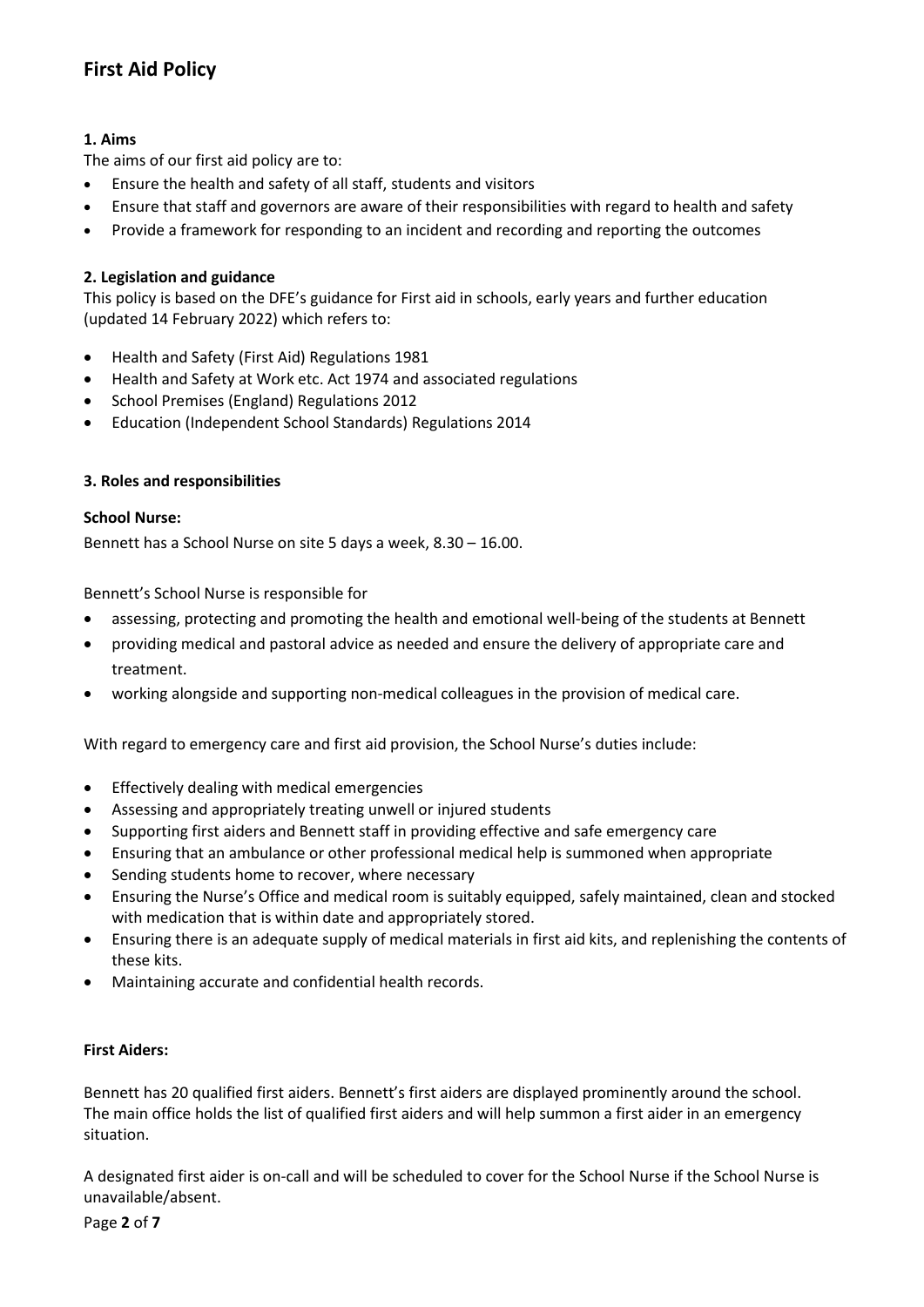First aiders\* are trained and qualified to carry out the role and are responsible for:

- Being a first responder to any incidents; assess the situation where there is an injured or ill person, and provide immediate and appropriate treatment
- Ensuring that an ambulance or other professional medical help is summoned when appropriate
- Sending students home to recover, where necessary
- Document care in the ill health & first aid reporting book (in the Nurses office).
- Filling in an accident form on the same day, or as soon as is reasonably practicable, after an incident

\*It is emphasised that the qualified first aiders are not trained doctors or nurses.

#### **The Academy Trust and governing board**

The Tenax Schools Trust has ultimate responsibility for health and safety matters in the school, but delegates responsibility for the strategic management of such matters to the school's headteacher.

#### **The Headteacher**

The Headteacher is responsible for the implementation of this policy, including:

- Ensuring that an appropriate number of trained first aid personnel are present in the school at all times
- Ensuring that first aiders have an appropriate qualification, keep training up to date and remain competent to perform their role
- Ensuring all staff are aware of first aid procedures
- Ensuring appropriate risk assessments are completed and appropriate measures are put in place
- Undertaking, or ensuring that managers undertake risk assessments, as appropriate, and that appropriate measures are put in place
- Ensuring that adequate space is available for catering to the medical needs of students
- Reporting specified incidents to the HSE when necessary

#### **Staff**

School staff are responsible for:

- Ensuring they follow first aid procedures
- Ensuring they know who the first aiders in school are and how to request emergency first aid assistance
- Completing accident report forms for all incidents they attend to
- Informing the School Nurse or their line manager of any specific health conditions or first aid needs

#### **4. First aid procedures**

#### **In-school procedures**

At Bennett, the School Nurse is the main responder to first aid incidents. Qualified first aiders provide emergency cover and support the School Nurse in dealing with ill health and first aid.

All staff are aware of and follow the medical emergency procedures.

 $\triangleright$  In the event of an accident resulting in injury, the closest member of staff present will assess the seriousness of the injury.

Staff member to immediately contact the School Nurse and/or the School Office on the radio (channel 6) or via telephone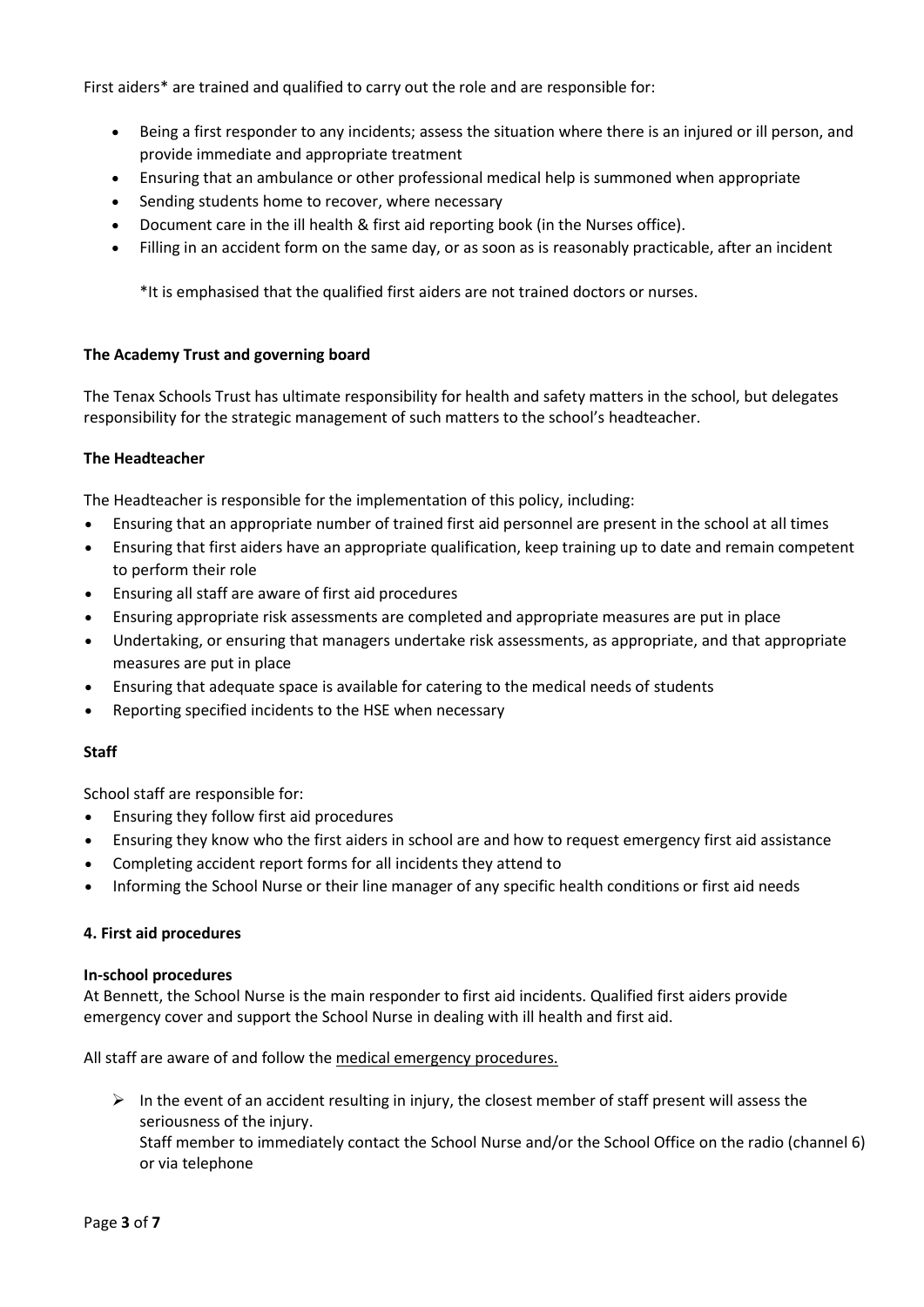- ➢ The School Nurse/first aider, will assess the injury and decide if further assistance is needed from a colleague or the emergency services. They will remain on scene until help arrives
- $\triangleright$  The School Nurse/first aider will also decide whether the injured person should be moved or placed in a recovery position
- $\triangleright$  If the School Nurse/first aider judges that a student is too unwell to remain in school, parents will be contacted and asked to collect their child. Upon their arrival, the School Nurse/first aider will recommend next steps to the parent
- ➢ If emergency services are called, the School Nurse/first aider will appoint a member of staff to contact the parents immediately
- $\triangleright$  The School Nurse/first aider will complete an accident report form on the same day or as soon as is reasonably practical after an incident resulting in an injury. The student's medical records will also be updated.

# **Medical emergency procedure:**

When a student requires further hospital treatment but it is not an emergency, the parents will be contacted and asked to collect their child to take him/her to the hospital. If the parents are not available then a member of the senior leadership team will decide which member of staff will escort the student to hospital.

When an ambulance needs to be called:

- Ideally the person who is at the scene of the accident should contact 999 /112 so clear accurate information can be given. In most instances this will be the school nurse or first aider.
- The following also need contacting by reception or assisting staff members.
- ➢ Parents
- ➢ Senior management
- $\triangleright$  Site manager / Receptionist

Accidents/incidents warranting emergency care are situations such as:

- Head injuries where there is a loss of or suspected loss of consciousness.
- Sudden collapse.
- Major wounds needing medical attention.
- Suspected fractures.
- Spinal injuries.
- Use of an Epipen
- Major asthma, diabetic, seizure event.

*The above list is not exhaustive.*

When a first aider is providing emergency care in the above scenarios, an ambulance should be summoned. The parent should also be contacted immediately. When the parent arrives and the incident is reassessed the ambulance can be stood down if appropriate.

In the event of the emergency services being contacted the below must be considered:

- Parents must be contacted to ascertain when they can join their child and their wishes with regard to treatment should they be delayed
- A member of staff must accompany and stay with the student until the parent(s)/guardian arrives
- Contact details must be taken to the hospital
- Once at the hospital, and the student is registered it is then the hospital's responsibility for further medical contact with the parents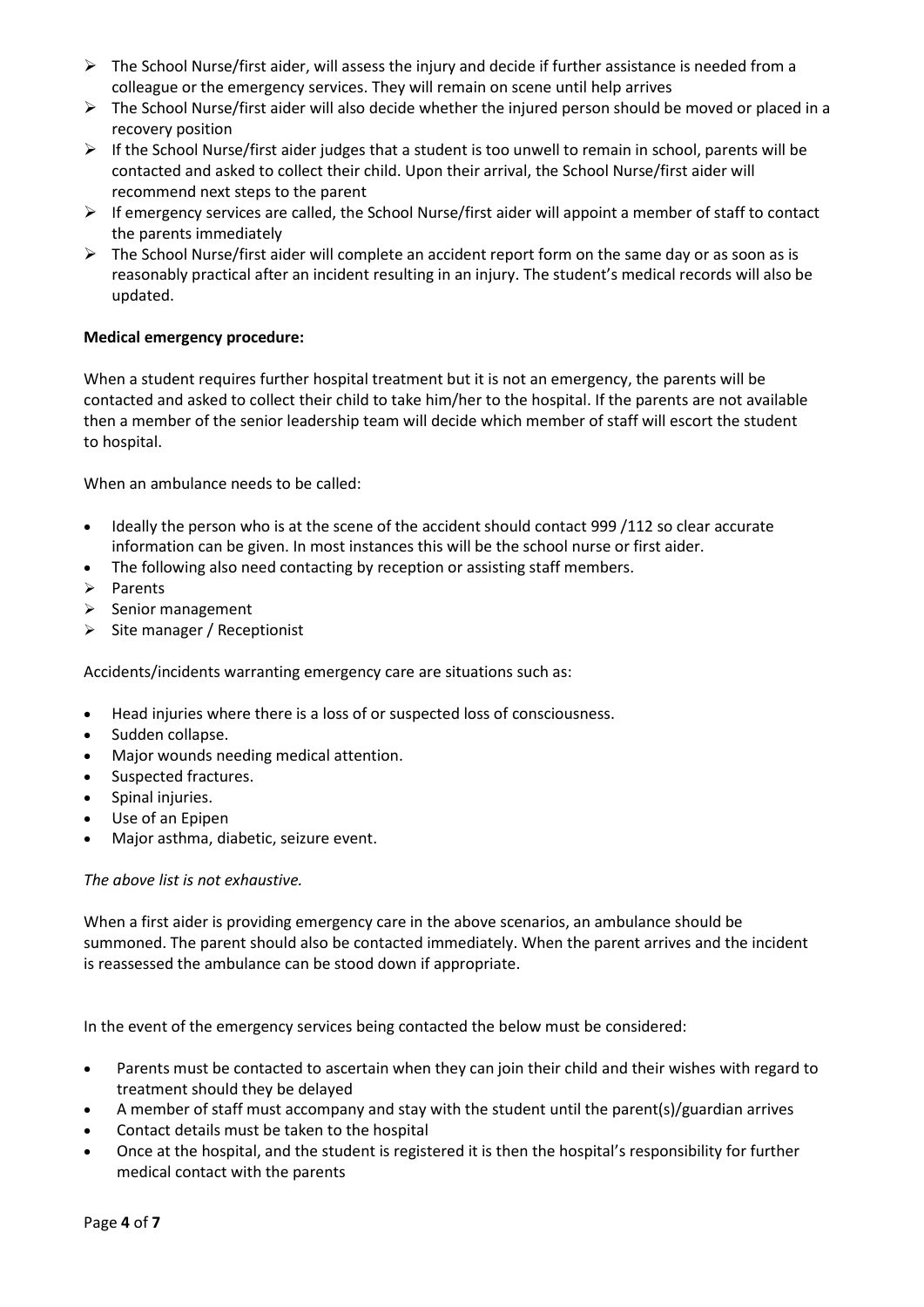#### **Calling an AMBULANCE**

Dial 999, or 112 (Mobile Phones) ask for an ambulance and be ready with the following information.

- ➢ Telephone number: 01892 521595 or direct mobile number of nurse/FA
- ➢ Give location: Bennett Memorial School, Culverden Down, TN4 9SH
- $\triangleright$  Give exact location in the school where the incident has occurred
- $\triangleright$  Give your name
- $\triangleright$  Give name of patient and a brief description of the student's symptoms.
- ➢ *If loss of consciousness, cardiac arrest or anaphylactic shock, state this immediately, as this will be given priority.*
- $\triangleright$  Give any medical history and known medications that you know the patient may take.

If you are unsure of how to manage the casualty, you can keep the ambulance operator on the telephone and get them to talk you through what you should be doing, or, you can ring them back at any time.

Following the call to the ambulance

- $\triangleright$  School nurse/first aider to allocate a member of staff to contact parents.
- $\triangleright$  Call reception and give CLEAR details of where the ambulance is coming to.
	- $\triangleright$  Reception staff to arrange for a member of staff to meet the ambulance crew.
	- $\triangleright$  Inform a member of the senior management team
- After the event, an accident form must be filled in

#### **Off-site procedures**

When taking students off the school premises, staff will ensure they always have the following:

- A portable first aid kit
- Mobile phone
- Information about the specific medical needs of students
- Access to parents' contact details

Risk assessments will be completed by the lead member of staff prior to any educational visit that necessitates taking students off school premises.

There will always be at least one first aider with a current first aid certificate on school trips and visits,

#### **5. First Aid Kits & Equipment**

First aid kits contain all necessary items for emergency aid:

- a leaflet with general first aid advice
- individually wrapped sterile adhesive dressings (assorted sizes)
- individually wrapped sterile bandages (assorted sizes)
- triangular bandages
- safety pins
- disposable gloves
- micropore tape
- disposable ice packs

*No medication is kept in first aid kits.*

First aid kits are replenished regularly.

Page **5** of **7**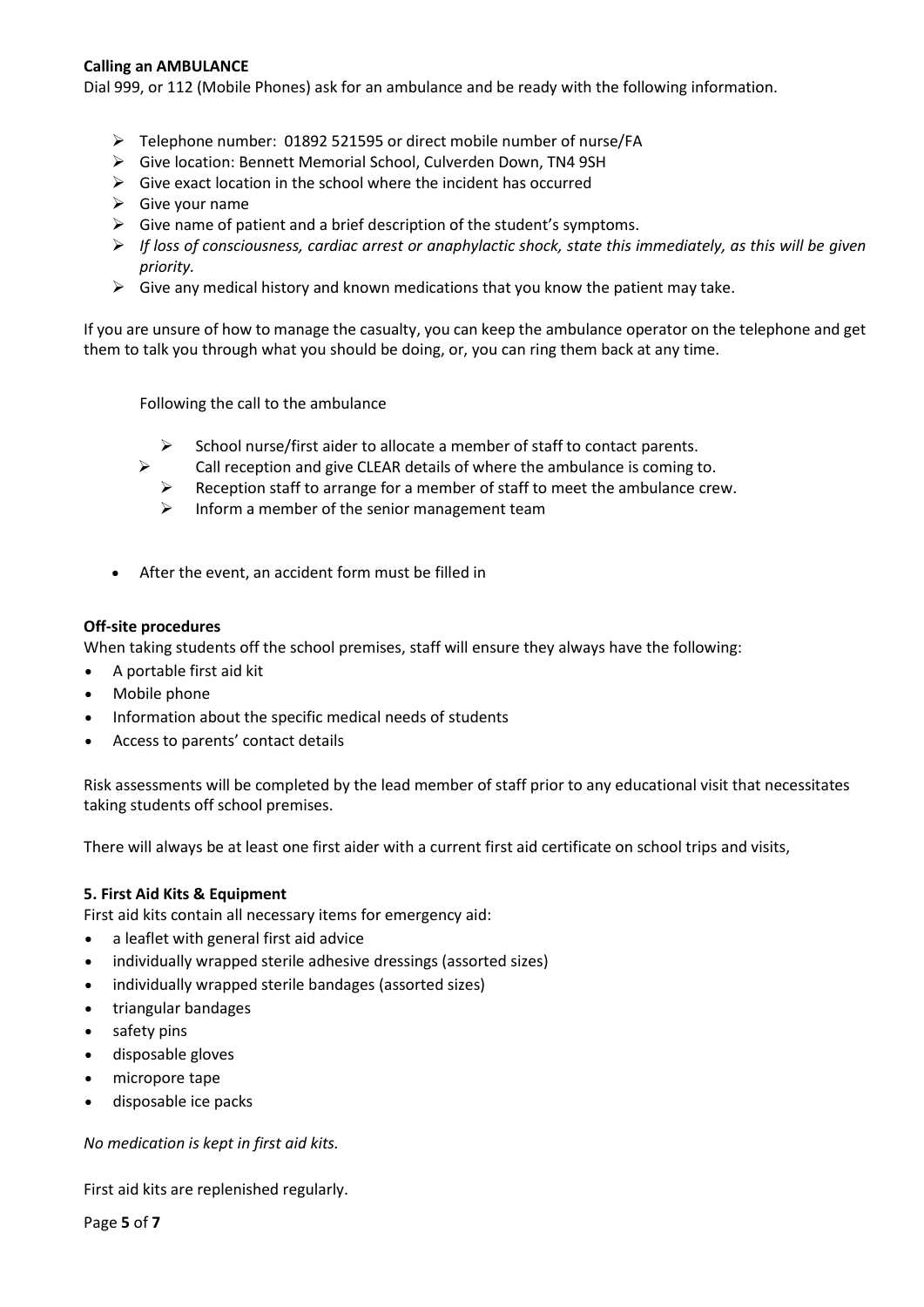First aid kits are stored in the following locations:

- Front office
- Mansion staffroom
- Art department x 2
- Technology department x 2
- **Textiles**
- Food Technology
- LRC
- Learning support
- Rochester office
- All science labs
- Palmer office
- PE department x 3
- 3G pitch (waterproof first aid kit situated by the defibrillator cabinet)
- Upper courts (weatherproof first aid kit attached to the fencing)

A green & white first aid cross sign is displayed on the door to any room where a first aid kit is stored

# 6. **Record-keeping and reporting**

#### **First aid and accident record book**

- Minor injuries that require minimal care and attention are documented in the first aid incidents log book. A minor accident form is completed if the injury needs only very minor first aid- a wipe, cold compress, plaster or ice pack for a short time.
- An accident report form will be completed by the relevant member of staff on the same day, or as soon as is reasonably possible, after a major incident resulting in an injury.
- As much detail as possible should be supplied when reporting an accident.
- A copy of the accident report form will also be added to the pupil's educational record by the school administrative team.

#### **7. Reporting to the HSE**

The Headteacher will keep a record of any accident which results in a reportable injury, disease, or dangerous occurrence as defined in the RIDDOR 2013 legislation (regulations 4, 5, 6 and 7).

The Headteacher will report these to the Trust's Health and Safety Lead as soon as is reasonably practicable and in any event within 10 days of the incident.

#### 8. **Notifying Parents**

The School Nurse/first aider will inform parents of any significant injures sustained by a student, and any first aid treatment given, in the student's planner on the medical log page.

# **9. Reporting to Ofsted and child protection agencies**

The Headteacher should notify Ofsted of any serious accident, illness, injury to, or death of, a pupil while in the school's care and of the action taken. Notification should be made as soon as is reasonably practicable, but in any event within 14 days of the incident occurring.

The Headteacher should also notify local authority child protection agencies of any serious accident or injury to, or the death of, a pupil while in the school's care and should act on any advice from those agencies.